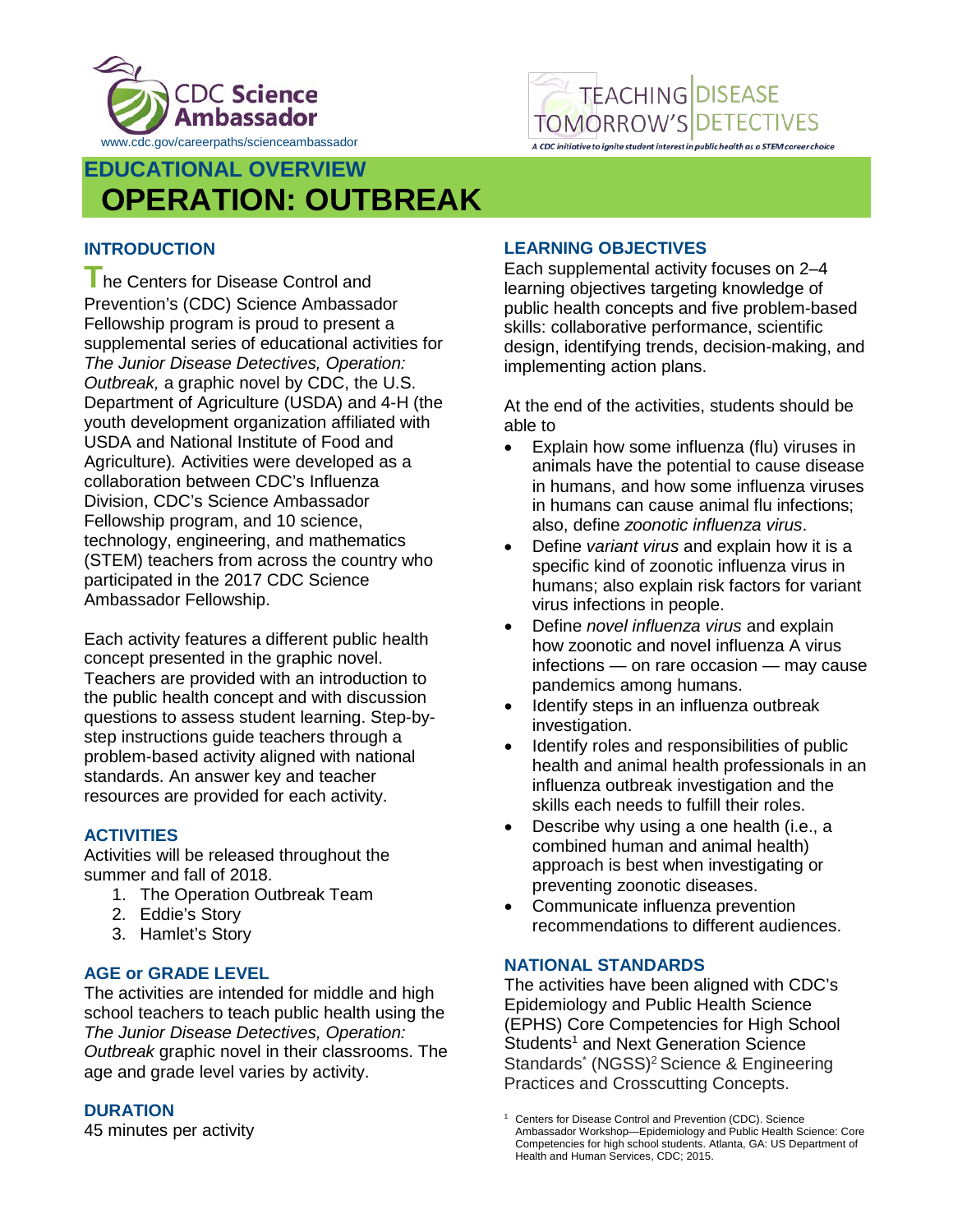- <sup>2</sup> NGSS Lead States. Next Generation Science Standards: For States, By States (Appendix F–Science and Engineering Practices, Appendix G– Crosscutting Concepts). Achieve, Inc. on behalf of the twenty-six states and partners that collaborated on the NGSS. 2013. Available at: [http://www.nextgenscience.org/get-to-know.](http://www.nextgenscience.org/get-to-know)
- Next Generation Science Standards is a registered trademark of Achieve. Neither Achieve nor the lead states and partners that developed the Next Generation Science Standards was involved in the production of, and does not endorse, this product.

#### **BACKGROUND INFORMATION**

This information provides a scientific overview of influenza viruses, transmission, and prevention.

**I**nfluenza, commonly known as the flu, is a contagious respiratory illness caused by influenza viruses. It can cause mild to severe illness in people. There are four types of influenza viruses: A, B, C, and D. Human influenza A and B viruses cause seasonal epidemics of human disease almost every year in the United States, typically during October– May. These yearly influenza epidemics are commonly known as the flu season.

Influenza A viruses are divided into subtypes based on two proteins on the surface of the virus: hemagglutinin (HA) and neuraminidase (NA). Scientists are aware of the existence of 18 different hemagglutinin subtypes (abbreviated as H1 through H18) and 11 different neuraminidase subtypes (i.e., N1 through N11, respectively). The current subtypes of influenza A viruses that regularly cause illness in people are influenza A (H1N1) and influenza A (H3N2). Influenza B viruses are not divided into subtypes, but can be further classified into two lineages: B/Yamagata and B/Victoria. Influenza B viruses mainly infect humans.

Influenza viruses are always changing. The most common way that influenza viruses change is through antigenic drift. Antigenic drift refers to small changes in the genes of influenza viruses that occur over time. The second way that viruses change is called antigenic shift. Antigenic shift is an abrupt, major change in influenza A viruses, resulting in a new influenza A virus subtype that infects humans. When antigenic shift happens, a pandemic can occur. Although all influenza viruses are constantly changing by antigenic

drift, antigenic shift happens only occasionally and only among influenza A viruses.

A flu pandemic is a global outbreak of disease that can occur when a novel (i.e., new among humans) influenza A virus emerges and gains the ability to spread efficiently and in a sustained manner among people. Four flu pandemics have occurred in the last 100 years: 1918, 1957, 1968, and 2009. The term *novel* is used to describe an influenza A virus that enters a new species (animal or human) in whose population the virus does not normally circulate. Influenza A viruses from animals tend to be novel in humans, so people generally do not have preexisting immune protection against these viruses.

In addition to people, influenza A viruses are found in many different animals, including birds, bats, pigs, whales, horses, seals, dogs and cats. The influenza A viruses that circulate among animals are different from those in people. Certain specific influenza A viruses from animals can cause infections and outbreaks among people. The term *zoonotic disease* or *zoonoses* is used to describe infections that can spread between animals and people and cause disease. For example, occasional human infections and outbreaks associated with influenza A viruses that circulate among birds or swine (pigs) have occurred in the past.

Most human infections with novel influenza A viruses have occurred after close contact with infected animals, which might not exhibit signs and symptoms of illness. Public health and animal health professionals closely monitor and investigate human infections caused by zoonotic diseases. In recent years, public health professionals have paid close attention to human infections and outbreaks with avian influenza (i.e., bird flu) viruses, such as avian influenza A (H5N1) and avian influenza A (H7N9), because these viruses have caused severe illness and death in infected people. Currently, these viruses do not have the ability to spread easily among people.

Influenza A viruses that circulate among swine occasionally transmit to people, and when they do, this represents a zoonotic infection in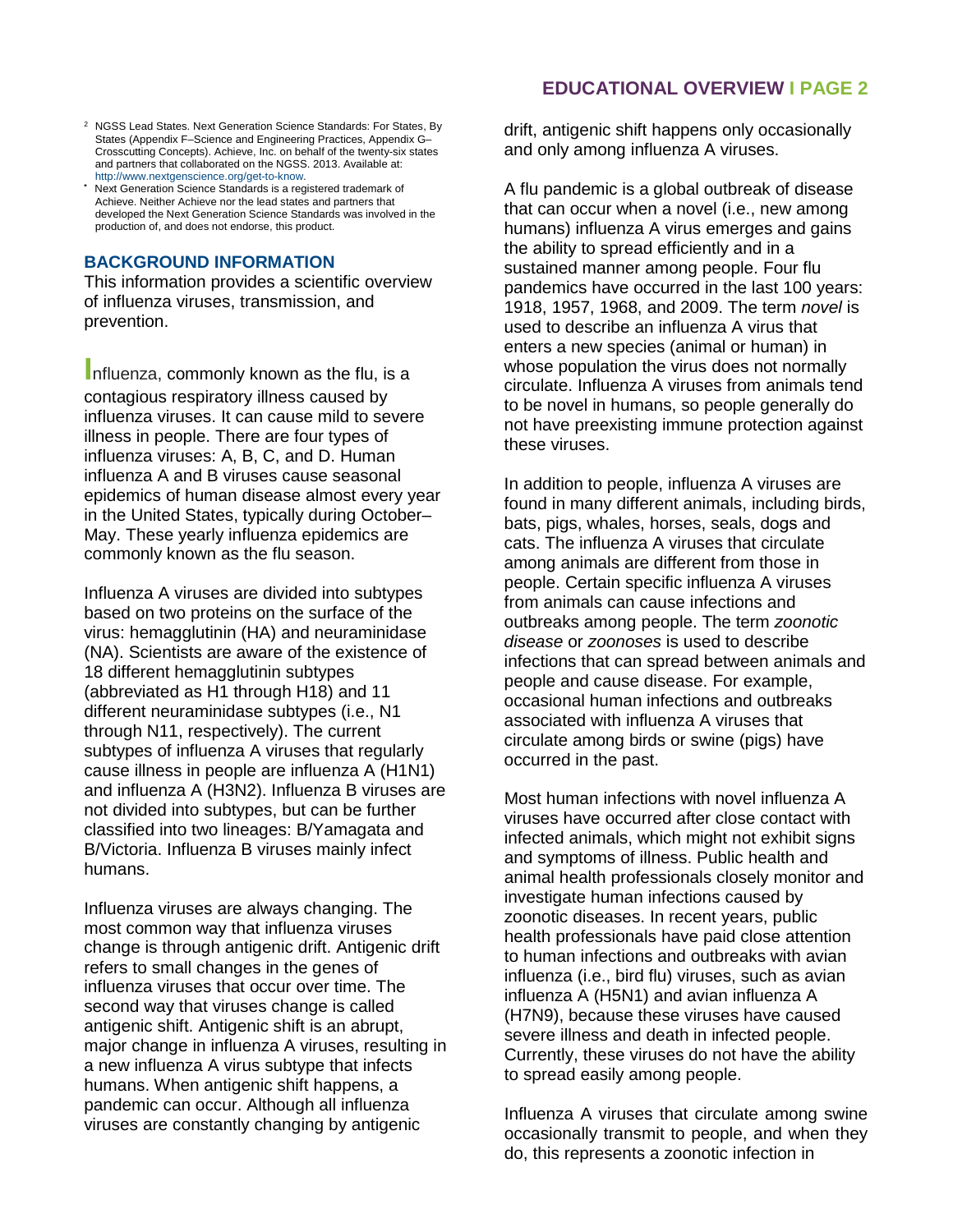humans. When an influenza A virus from a pig infects a person, this is called a variant virus infection and is denoted by adding the letter *v* to the virus name. For example, influenza A (H3N2)v. Variant viruses are novel among humans because they are different from the influenza A viruses that typically circulate among humans, and most people do not have existing immune protection or antibodies that protect against novel viruses. Variant virus infections can occur in different agricultural settings, but the largest outbreaks have been associated with agricultural fairs, where large numbers of pigs and people from different geographic areas come together.

The largest known outbreak of variant influenza occurred in 2012, when 309 influenza A (H3N2)v virus infections were reported in 12 states. Most of these infections occurred among people exposed to infected pigs at agricultural fairs. A few instances of limited human-tohuman spread of variant virus infections also were reported that year. These infections spread in a limited manner from one person to another (generally, a household contact) without spreading to additional people (i.e., inefficient spread).

Like seasonal influenza A virus infections, variant virus infections often have resulted in mild human illness, but more severe illness and death have also been reported. Sporadic variant virus infections are reported each year in the United States. Because of the everchanging nature of flu, global surveillance of circulating influenza A viruses among both animals and people is conducted to not only monitor changes in seasonal influenza viruses, but also to detect the emergence of novel influenza A viruses that could trigger a pandemic. Public and animal health professionals investigate variant virus infections to ensure these viruses are not changing in ways that would allow them to spread more easily among people and cause a pandemic.

There are associations between zoonotic influenza viruses and pandemics. The past four influenza pandemic viruses had genes derived from influenza A viruses in birds or pigs. Pigs are often called a mixing vessel when it comes

### **EDUCATIONAL OVERVIEW I PAGE 3**

to influenza because in addition to influenza A viruses that usually circulate among pigs, they also can be infected with influenza A viruses that usually circulate among people and birds. Whereas pigs can occasionally transmit their viruses to people, people also can transmit human seasonal influenza viruses to pigs. Sometimes, pigs can be infected with multiple influenza A viruses from different species at the same time. When this happens, it is possible for the genes of these different viruses to mix and create a new influenza A virus. This process is called reassortment and is one way that antigenic shift can occur.

Reassortment is one important way that novel (i.e., new) influenza A viruses can enter the human population from animals. In fact, health experts believe the 2009 H1N1 flu pandemic was caused by reassortment between influenza A viruses from North American pigs, Eurasian pigs (i.e., pigs from Europe and Asia), birds and humans, making it a quadruple reassortant virus.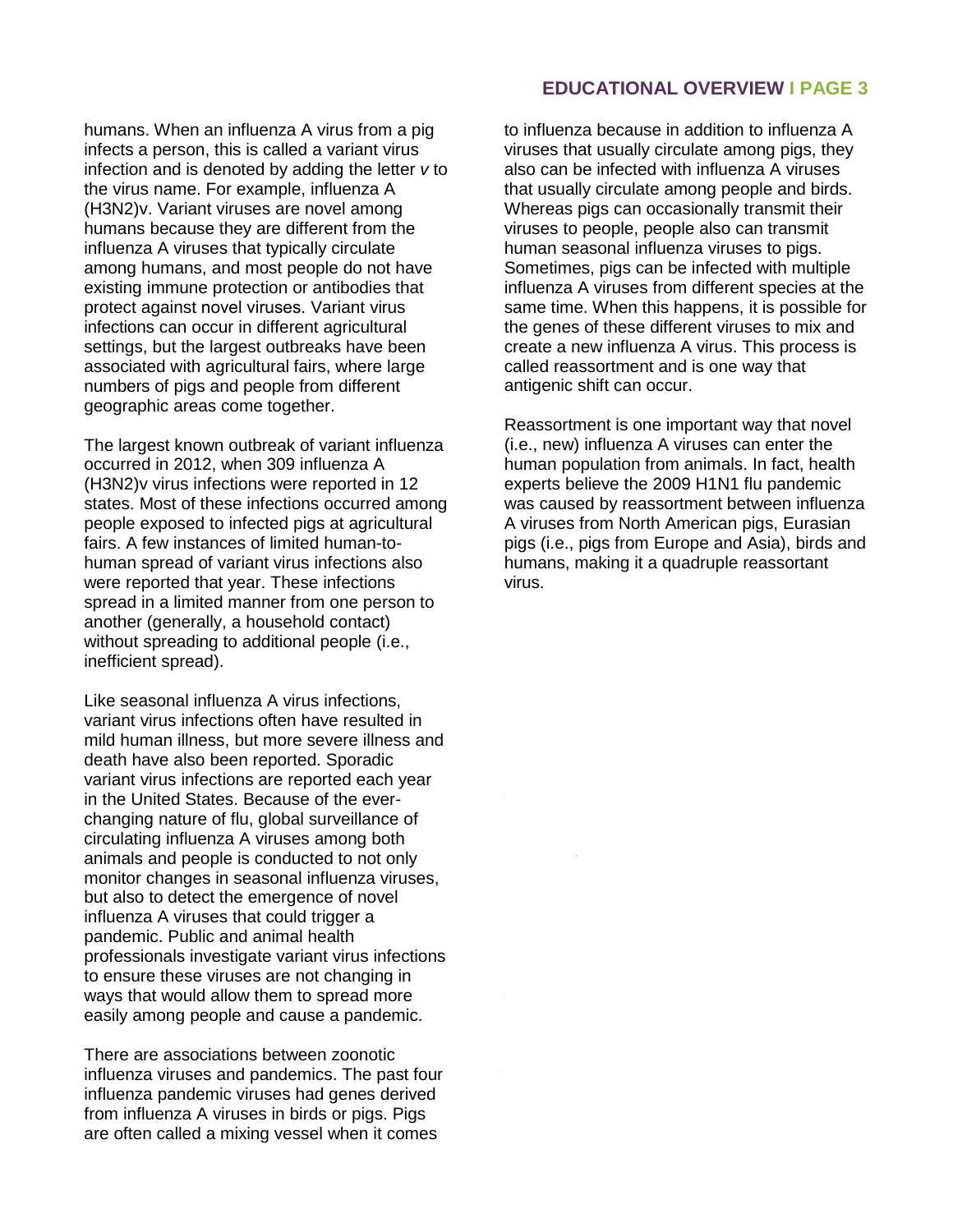The same people that are at high risk of human flu-associated complications are at high risk for variant flu infections. Warnings that people at high risk for flu-associated complications (e.g., children younger than 5 years of age, people 65 years and older, pregnant women, and people with certain long-term health conditions, such as diabetes, asthma, or heart disease) should be discouraged from entering swine barns also can be posted. See the resources section for a list of people at high risk for serious flu-associated complications.

#### **RESOURCES**

*These resources are provided as background and reference material.* 

#### **[CDC Resources](https://www.cdc.gov/flu/keyfacts.htm)**

Key facts about influenza (flu) [\(https://www.cdc.gov/flu/keyfacts.htm\)](https://www.cdc.gov/flu/about/viruses/types.htm) 

[Ty](https://www.cdc.gov/flu/about/viruses/types.htm)pes of influenza viruses (https://www.cdc.gov/flu/about/viruses/types.ht m)

[Ho](https://www.cdc.gov/flu/about/viruses/change.htm)w the flu virus can change: "drift" and "shift" (https://www.cdc.gov/flu/about/viruses/ change.h tm)

[Transmission of influenza](https://www.cdc.gov/flu/about/viruses/transmission.htm) viruses from animals [to people](https://www.cdc.gov/flu/about/viruses/transmission.htm)

(https://www.cdc.gov/flu/about/viruses/transmis [sion.htm\)](https://www.cdc.gov/flu/resource-center/freeresources/graphics/images.htm) 

Images of [influenza viruses](https://www.cdc.gov/flu/resource-center/freeresources/graphics/images.htm)  (https://www.cdc.gov/flu/resourcecenter/freeresources/graphics/images.htm)

People at high risk [for developing flu-related](https://www.cdc.gov/flu/about/disease/high_risk.htm)  [compl](https://www.cdc.gov/flu/about/disease/high_risk.htm)ications

(https://www.cdc.gov/flu/about/disease/high\_ris k.htm)

Information on [swine influenza/variant](https://www.cdc.gov/flu/swineflu/index.htm) influenza virus

(https://www.cdc.gov/flu/swineflu/index.htm)

Key facts about [swine influenza \(swine](https://www.cdc.gov/flu/swineflu/keyfacts_pigs.htm) flu) in [pigs](https://www.cdc.gov/flu/swineflu/keyfacts_pigs.htm)

(https://www.cdc.gov/flu/swineflu/keyfacts\_pigs. htm)

### **EDUCATIONAL OVERVIEW I PAGE 4**

Take action to prevent the spread of flu between pigs and people [\(https://www.cdc.gov/flu/swineflu/variant/preven](https://www.cdc.gov/flu/swineflu/variant/preventspreadfactsheet.htm) [tspreadfactsheet.htm\)](https://www.cdc.gov/flu/swineflu/variant/preventspreadfactsheet.htm)

Reported infections with variant influenza viruses in the United States since 2005 [\(https://www.cdc.gov/flu/swineflu/variant-cases](https://www.cdc.gov/flu/swineflu/variant-cases-us.htm)[us.htm\)](https://www.cdc.gov/flu/swineflu/variant-cases-us.htm)

Case count: detected U.S. human infections with H3N2v by state since August 2011 [\(https://www.cdc.gov/flu/swineflu/h3n2v-case](https://www.cdc.gov/flu/swineflu/h3n2v-case-count.htm)[count.htm\)](https://www.cdc.gov/flu/swineflu/h3n2v-case-count.htm)

Pandemic influenza [\(https://www.cdc.gov/flu/pandemic](https://www.cdc.gov/flu/pandemic-resources/index.htm)[resources/index.htm\)](https://www.cdc.gov/flu/pandemic-resources/index.htm)

Monitoring for influenza viruses [\(https://www.cdc.gov/flu/pandemic](https://www.cdc.gov/flu/pandemic-resources/monitoring/index.html)[resources/monitoring/index.html\)](https://www.cdc.gov/flu/pandemic-resources/monitoring/index.html)

CDC Says "Take 3" Actions to Fight the Flu (https://www.cdc.gov/flu/protect/preventing.htm)

#### **USDA Recommended Resources**

Influenza in swine [\(https://www.usda.gov/topics/animals/one](https://www.usda.gov/topics/animals/one-health/influenza-swine)[health/influenza-swine\)](https://www.usda.gov/topics/animals/one-health/influenza-swine)

USDA surveillance for influenza A virus in swine [\(https://www.aphis.usda.gov/aphis/ourfocus/ani](https://www.aphis.usda.gov/aphis/ourfocus/animalhealth/sa_animal_disease_information/sa_swine_health/ct_siv_surveillance/)

[malhealth/sa\\_animal\\_disease\\_information/sa\\_s](https://www.aphis.usda.gov/aphis/ourfocus/animalhealth/sa_animal_disease_information/sa_swine_health/ct_siv_surveillance/) [wine\\_health/ct\\_siv\\_surveillance/\)](https://www.aphis.usda.gov/aphis/ourfocus/animalhealth/sa_animal_disease_information/sa_swine_health/ct_siv_surveillance/)

Zoonotic influenza and measures for prevention at fairs

[\(http://nasphv.org/documentsCompendiaZoonot](http://nasphv.org/documentsCompendiaZoonoticInfluenza.html) [icInfluenza.html\)](http://nasphv.org/documentsCompendiaZoonoticInfluenza.html)

National Association of State Public Health Veterinarians: compendium of measures to prevent disease associated with animals in public settings, 2017 [\(http://nasphv.org/documentsCompendiumAnim](http://nasphv.org/documentsCompendiumAnimals.html) [als.html\)](http://nasphv.org/documentsCompendiumAnimals.html)